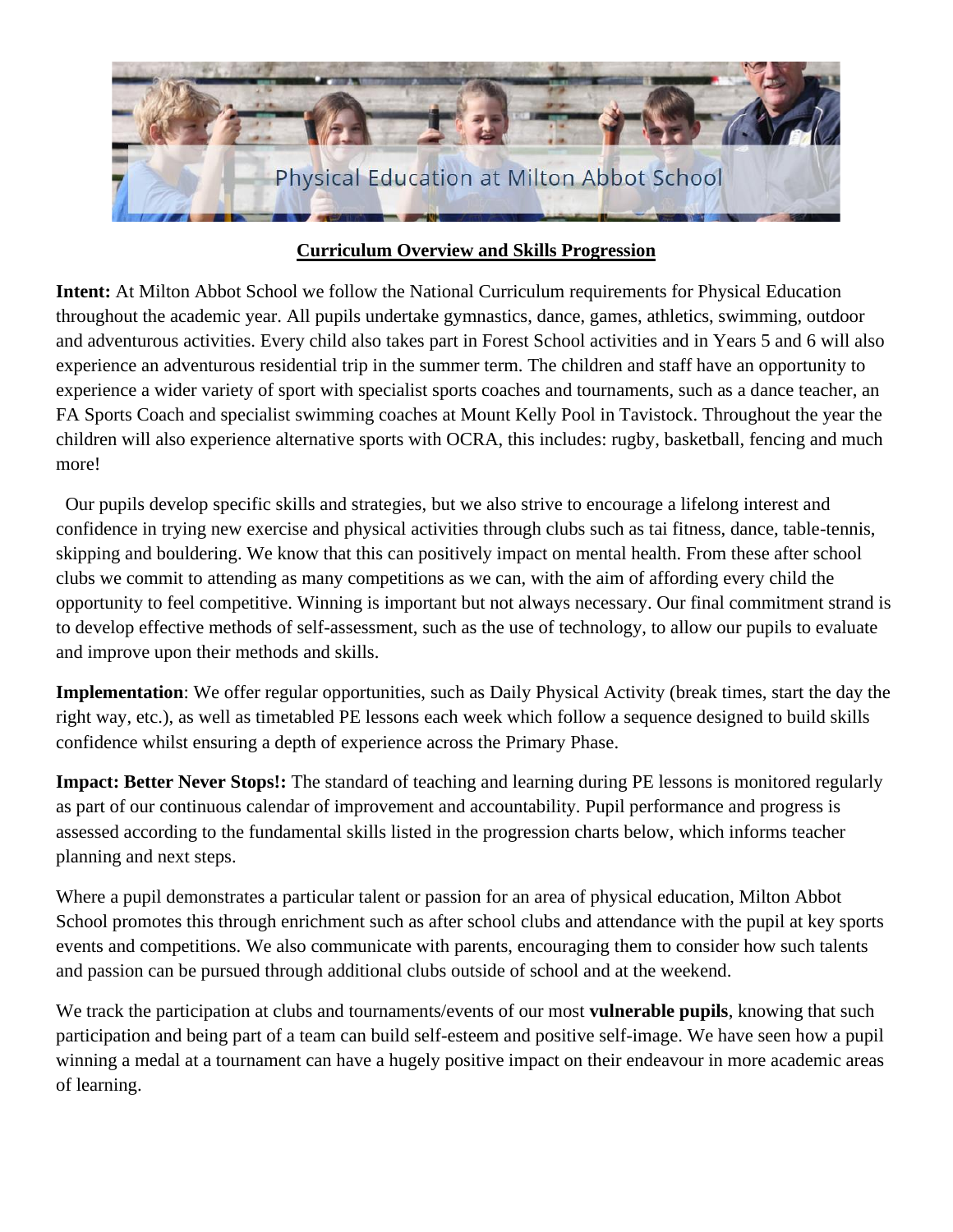# **Key Stage 1: Physical Education Progression**

### **The National Curriculum requires that pupils should be taught to:**

*• Master basic movements including running, jumping, throwing and catching, as well as developing balance, agility and coordination, and begin to apply these in a range of activities* 

*• Participate in team games, developing simple tactics for attacking and defending* 

*• Perform dances using simple movement patterns.*

| Year 1 sports person                                   | Year 2 sports person                                        |  |
|--------------------------------------------------------|-------------------------------------------------------------|--|
| Games                                                  | <b>Games</b>                                                |  |
| I throw underarm                                       | I use hitting, kicking and/or rolling in a game.            |  |
| I hit a ball with a bat                                | I decide the best space to be in during a game.             |  |
| I move and stop safely.                                | I use a tactic in a game.                                   |  |
| I throw and catch with both hands.                     | I follow rules.                                             |  |
| I throw and kick in different ways                     |                                                             |  |
| <b>Gymnastics</b>                                      | <b>Gymnastics</b>                                           |  |
| I make my body curled, tense, stretched<br>and relaxed | I plan and perform a sequence of movements.                 |  |
| I control my body when travelling and<br>balancing     | I improve my sequence based on feedback.                    |  |
| I copy sequences and repeat them.                      | I think of more than one way to create a                    |  |
|                                                        | sequence which follows some 'rules'.                        |  |
| I roll, curl, travel and balance in different          | I work on my own or with a partner                          |  |
| ways.                                                  |                                                             |  |
| <b>Dance</b>                                           | <b>Dance</b>                                                |  |
| I move to music                                        | I change rhythm, speed, level and direction in<br>my dance. |  |
| I copy dance moves                                     | I dance with control and coordination.                      |  |
| I perform my own dance moves.                          | I make a sequence by linking sections together.             |  |
| I make up a short dance.                               | I use dance to show a mood or feeling.                      |  |
| I move safely in a space                               |                                                             |  |
| General                                                | General                                                     |  |
| I copy actions                                         | I copy and remember actions                                 |  |
| I repeat actions and skills                            | I talk about what is different from what I did              |  |
|                                                        | and what someone else did.                                  |  |
| I move with control and care                           |                                                             |  |
| I use equipment safely.                                |                                                             |  |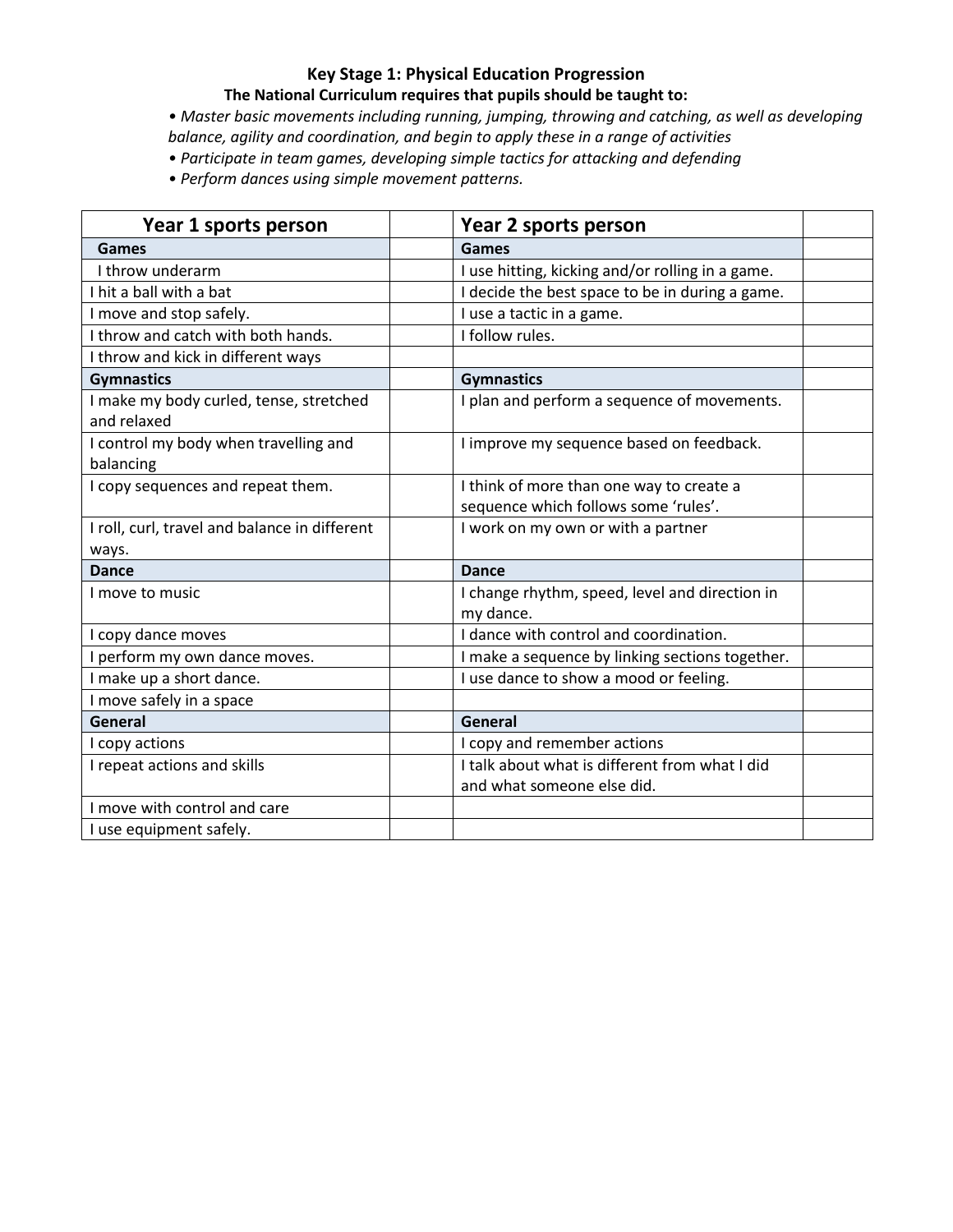## **Lower Key Stage 2: Physical Education Progression**

#### **The National Curriculum requires that pupils should be taught to:**

- use running, jumping, throwing and catching in isolation and in combination
- play competitive games, modified where appropriate [for example, badminton, basketball, cricket, football, hockey, netball, rounders and tennis], and apply basic principles suitable for attacking and defending
- develop flexibility, strength, technique, control and balance [for example, through athletics and gymnastics]
- perform dances using a range of movement patterns
- take part in outdoor and adventurous activity challenges both individually and within a team
- compare their performances with previous ones and demonstrate improvement to achieve their personal best.

| A Year 3 sports person                    | A Year 4 sports person                         |  |
|-------------------------------------------|------------------------------------------------|--|
| Games                                     | Games                                          |  |
| I throw and catch with control            | I catch with one hand.                         |  |
| I am aware of space and use it to support | I throw and catch accurately.                  |  |
| team-mates and to cause problems for the  | I hit a ball accurately with control.          |  |
| opposition                                |                                                |  |
| I know and use rules fairly.              | I keep possession of the ball.                 |  |
|                                           | I vary tactics and adapt skills depending on   |  |
|                                           | what is happening in a game                    |  |
| <b>Gymnastics</b>                         | <b>Gymnastics</b>                              |  |
| I adapt sequences to suit different types | I work in a controlled way.                    |  |
| of apparatus and criteria                 |                                                |  |
| I explain how strength and suppleness     | I include change of speed and direction.       |  |
| affect performance                        |                                                |  |
| I compare and contrast gymnastic          | I include a range of shapes.                   |  |
| sequences.                                |                                                |  |
|                                           | I work with a partner to create, repeat and    |  |
|                                           | improve a sequence with at least three phases. |  |
| <b>Dance</b>                              | <b>Dance</b>                                   |  |
| I improvise freely and translate ideas    | I take the lead when working with a partner or |  |
| from a stimulus into movement.            | group.                                         |  |
| I share and create phrases with a partner | I use dance to communicate an idea.            |  |
| and small group.                          |                                                |  |
| I repeat, remember and perform phrases.   |                                                |  |
| <b>Athletics</b>                          | <b>Athletics</b>                               |  |
| I run at fast, medium and slow speeds;    | I run over a long distance.                    |  |
| changing speed and direction.             |                                                |  |
| I take part in a relay, remembering when  | I sprint over a short distance.                |  |
| to run and what to do.                    |                                                |  |
|                                           | I throw in different ways.                     |  |
|                                           | I hit a target.                                |  |
|                                           | I jump in different ways.                      |  |
| <b>Outdoors and Adventurous</b>           | <b>Outdoors and Adventurous</b>                |  |
| I follow a map in a familiar context.     | I follow a map in a (more demanding) familiar  |  |
|                                           | context.                                       |  |
| I use clues to follow a route.            | I follow a route within a time limit.          |  |
| I follow a route safely.                  |                                                |  |